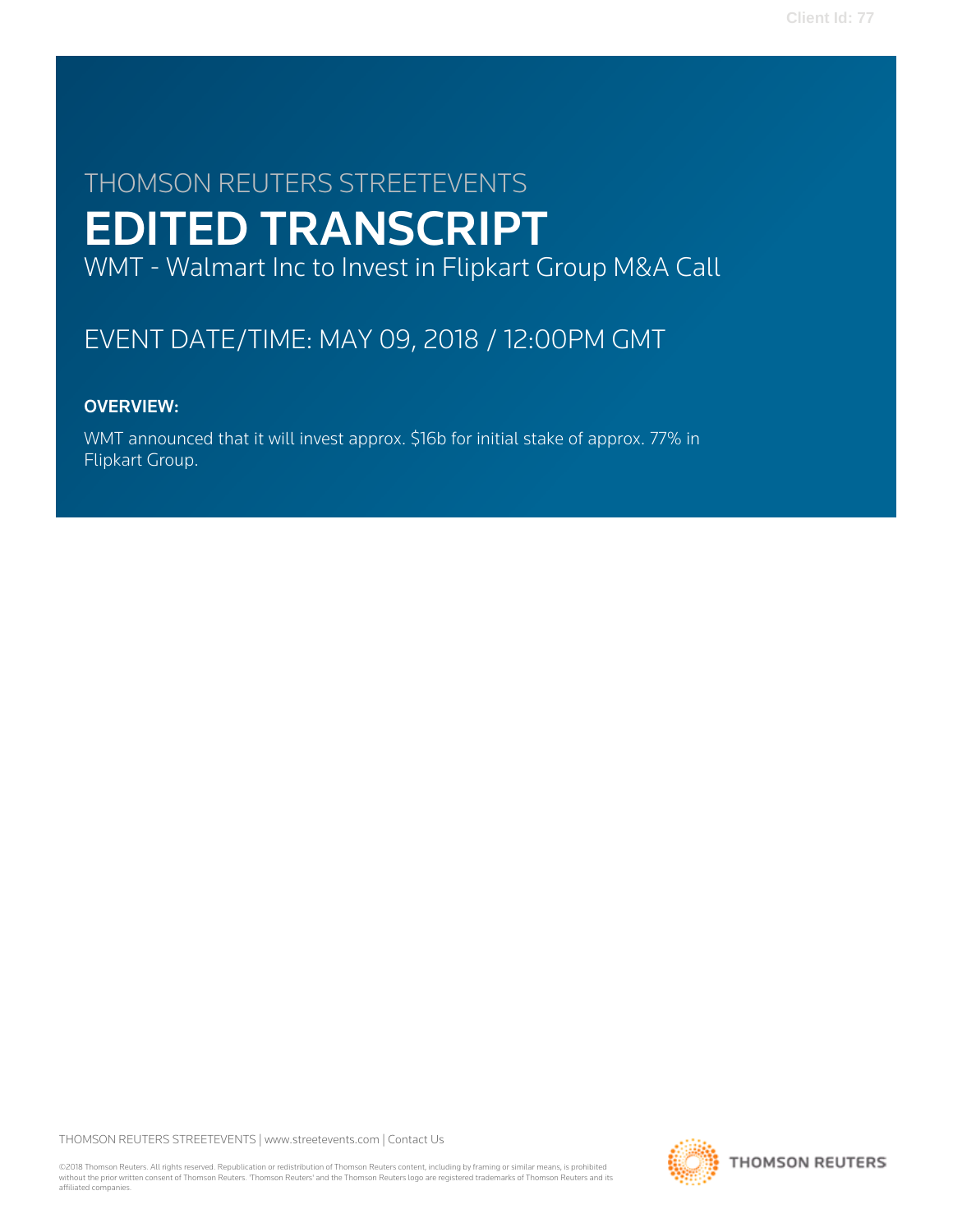#### **CORPORATE PARTICIPANTS**

**[Brett M. Biggs](#page-3-0)** Walmart Inc. - Executive VP & CFO **[C. Douglas McMillon](#page-2-0)** Walmart Inc. - President, CEO & Director **[Judith McKenna](#page-4-0)** Walmart Inc. - Executive VP, President & CEO of Walmart International **[Steve Schmitt](#page-1-0)** Walmart Inc. - VP of IR

#### **CONFERENCE CALL PARTICIPANTS**

**[Charles P. Grom](#page-12-0)** Gordon Haskett Research Advisors - MD & Senior Analyst of Retail **[Christopher Michael Horvers](#page-7-0)** JP Morgan Chase & Co, Research Division - Senior Analyst **[Daniel Robert Imbro](#page-9-0)** Stephens Inc., Research Division - Research Associate **[Daniel Thomas Binder](#page-13-0)** Jefferies LLC, Research Division - MD and Senior Equity Research Analyst **[Edward James Yruma](#page-10-0)** KeyBanc Capital Markets Inc., Research Division - MD & Senior Research Analyst **[Edward Joseph Kelly](#page-11-0)** Wells Fargo Securities, LLC, Research Division - Senior Analyst **[Gregory Scott Melich](#page-13-1)** MoffettNathanson LLC - Partner **[Joseph Isaac Feldman](#page-13-2)** Telsey Advisory Group LLC - Senior MD, Assistant Director of Research & Senior Research Analyst **[Karen Fiona Short](#page-4-1)** Barclays Bank PLC, Research Division - Research Analyst **[Matthew Jeremy Fassler](#page-5-0)** Goldman Sachs Group Inc., Research Division - MD **[Michael Lasser](#page-6-0)** UBS Investment Bank, Research Division - MD and Equity Research Analyst of Consumer Hardlines **[Oliver Chen](#page-5-1)** Cowen and Company, LLC, Research Division - MD & Senior Equity Research Analyst **[Paul Trussell](#page-14-0)** Deutsche Bank AG, Research Division - Research Analyst **[Peter Sloan Benedict](#page-6-1)** Robert W. Baird & Co. Incorporated, Research Division - Senior Research Analyst **[Robert Frederick Ohmes](#page-7-1)** BofA Merrill Lynch, Research Division - MD **[Robert Scott Drbul](#page-10-1)** Guggenheim Securities, LLC, Research Division - Senior MD **[Scot Ciccarelli](#page-9-1)** RBC Capital Markets, LLC, Research Division - Analyst **[Scott Andrew Mushkin](#page-8-0)** Wolfe Research, LLC - MD and Senior Retail & Staples Analyst **[Simeon Ari Gutman](#page-9-2)** Morgan Stanley, Research Division - Executive Director

#### **PRESENTATION**

#### <span id="page-1-0"></span>**Operator**

Greetings, and welcome to the Walmart Investor Call and Q&A. (Operator Instructions) I'd now like to turn the conference over to Steve Schmitt, Head of Investor Relations. Please go ahead.

#### **Steve Schmitt** - Walmart Inc. - VP of IR

Thank you for joining us today to discuss our investment in Flipkart Group. On the call is Doug McMillon, Walmart's President and CEO. And Doug is joining the call from India, so please bear with us if there's a slight delay in the audio. Also on the call is Judith McKenna, President and CEO of Walmart International; and Brett Biggs, Walmart's EVP and CFO.

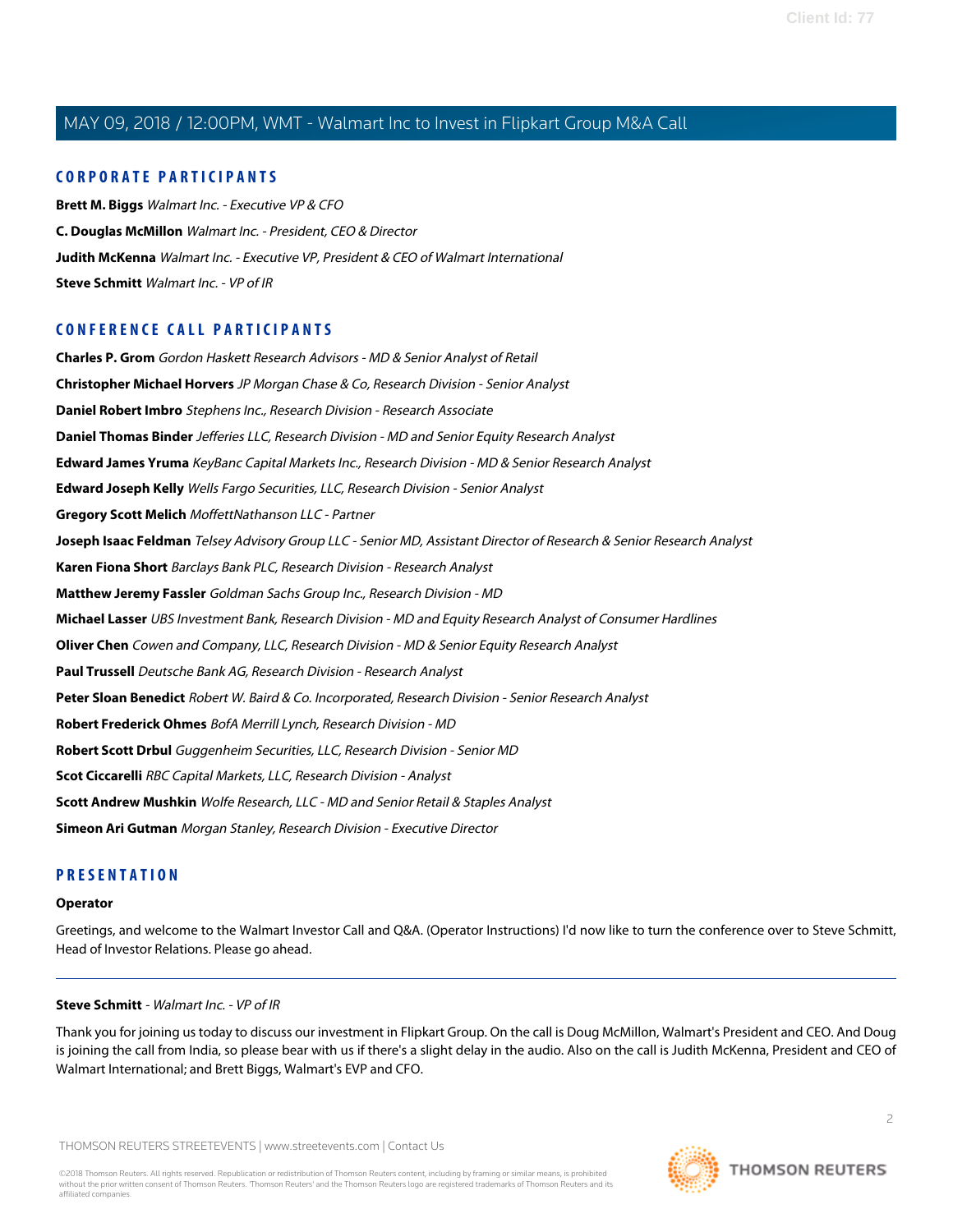Before I turn the call over to Doug, let me remind you that we'll be making forward-looking statements. You can find our safe harbor for these statements in the investor presentation accompanying this call on our website.

Walmart will release its first quarter earnings next Thursday, May 17. With this in mind, we will not be discussing our first quarter results today. We're hosting this call to discuss and answer your questions related to our announcement to invest in a majority stake in Flipkart. We've also put out a presentation with the release this morning to discuss the strategic rationale.

Given various schedules around the world, we're going to keep this call to a maximum of 45 minutes. So I apologize in advance if we're not able to get to everyone's question. The Investor Relations team will be available for follow-up calls. And with that, I'll turn the call over to Doug.

#### <span id="page-2-0"></span>**C. Douglas McMillon** - Walmart Inc. - President, CEO & Director

Thanks, Steve, and hello, everyone. As a company in and around the world, we're taking steps to strengthen our service to customers with increased value, a broader assortment and improved experience while, at the same time, we're taking action to position the company for the future. In other words, we are actively working to shape the portfolio of geographies and businesses we're in, in order to set the company up for success for another generation. If you've been following us closely, in addition to the investments we've been making, you will have noticed decisions to sell or exit parts of our businesses around the world these past few years. There are examples in the United States, Mexico, Japan, Chile and Brazil where we've exited store formats, banks, restaurants and e-commerce businesses. Most recently, we shared the intention to merge our Asda business with Sainsbury's. Doing so will help position Asda for long-term success, benefiting our customers and colleagues in the U.K. as well as shareholders.

Today, we're excited to announce our investment in Flipkart Group. India is one of the largest and fastest-growing economies in the world and represents an enormous market opportunity with 1.3 billion people, strong GDP growth and a growing middle class. We've been operating in India since 2009, and we're very encouraged by the progress we're seeing.

One of the things we're most excited about is e-commerce in India, which we expect to grow at 4x the rate of overall retail. Flipkart is already capturing a large portion of this growth and is well positioned to accelerate into the future. Founded in 2007, Flipkart has led a transformation in India's e-commerce market. They're a homegrown winner with a strong team. Over the last few months, we've gotten to know the leadership team, and we're confident that they are building a business that will scale and last. We found them to be committed, passionate and creative. Their ability to identify and solve problems resulting in an improved customer experience is impressive. We see alignment between Walmart and Flipkart as it relates to our purpose and values. Most importantly, we have a shared commitment to serve customers.

We're also pleased to partner with Tencent, Tiger Global and Microsoft, which will be key strategic and technology partners as we make this investment. The new Flipkart work will partially change in composition to reflect our new structure and be an important ingredient in the future success of this company. This will be a team effort, strengthening existing and building strategic and competitive advantages for the company.

As it stands today, the company is generating losses to accelerate their growth. We understand the dilution impacts our shareholders and have given that significant thought as we contemplated this investment. We understand both the short-term and long-term expectations of our shareholders. When you weigh in those expectations, we believe this transaction is very important to our company for the future. Here's why. Flipkart is large and growing. In the fiscal year ending March 31, Flipkart had annual GMV of \$7.5 billion, representing more than 50% year-over-year growth. Flipkart's number of active customers has also grown 7x since 2014, coming in at approximately 54 million last year. It's also important to understand that Flipkart has built and is building a powerful ecosystem. It's comprised of the following segments. Flipkart, the core general merchandise platform, has leadership positions in some of the most attractive categories in the Indian retail market, including apparel, mobile, electronics and large appliances. Myntra and Jabong come together to form a fast-growing fashion e-commerce platform. This is an important category to win, a positive when it comes to margin mix, and we believe this piece of the company is positioned well with India's growing middle-class and relatively young population. The PhonePe payments business supports the growth and development of e-commerce, delivering innovation to merchants and customers to simplify transactions. This is an important piece of the puzzle when building an ecosystem, helping to deepen customer relationships through more frequent interactions and personalization based on insights in the customer needs and wants. Plus Flipkart's supply chain arm, Ekart, serves more than 800 cities, making 500,000 deliveries daily. At Walmart, we're learning how to build and how to partner and build retail ecosystems around the world. India will now become a key center of learning for our entire company.

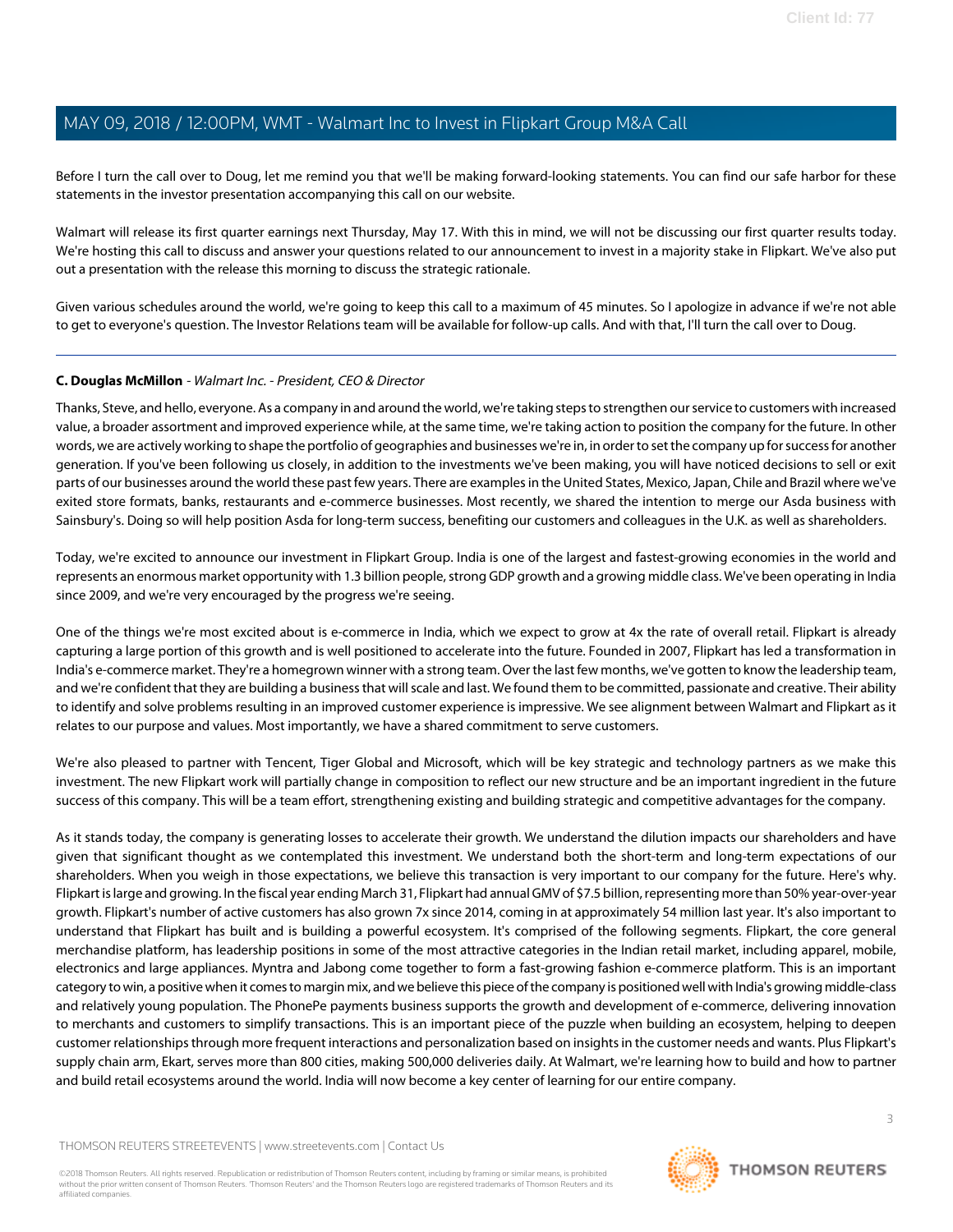With this investment, we're pleased to be making a long-term commitment to India's future. We believe we can be a force for good in the country as we work to deliver shared value. As we look to the future, we believe this investment will contribute to sustained economic growth especially across India's agriculture, food and retail sectors. Jobs will be created through development of supply chains, commercial opportunity and direct employment. We'll continue to invest in local communities, partnering with kirana owners and members to help modernize their retail practices, supporting farms through local sourcing and greater market access and reducing food waste by improving waste management practices and investing in supply chains.

Walmart is transforming globally to not only meet the needs of customers but to exceed and delight them. New opportunities emerge every day, and we're moving quickly to stay out in front of change. We're harnessing technology, investing in people and thinking differently about how to serve customers. India is a priority market for us. The investment will help us continue to serve our members in India, gain new customers and create more opportunity for our associates.

<span id="page-3-0"></span>Now I'll turn the call over to Brett to review the financial implications of this investment.

#### **Brett M. Biggs** - Walmart Inc. - Executive VP & CFO

All right. Thanks, Doug. Good morning, everybody. As Doug mentioned, we believe our investment in Flipkart Group will position us to realize tremendous growth opportunities in India. Over the next 5 years, India's retail market is expected to reach approximately \$1.3 trillion, and we believe that India will be a top 5 e-commerce market within the next 5 years.

Flipkart has seen rapid growth over the past several years, and we expect this trend to continue. In the latest fiscal year, Flipkart had GMV of \$7.5 billion and \$4.6 billion in net sales, representing more than 50% growth in both cases. As you likely saw in our press release this morning, Walmart will invest approximately \$16 billion for an initial stake of approximately 77% in the Flipkart Group. This investment includes \$2 billion of new equity funding, which will help Flipkart accelerate growth in the future.

We're in discussions with additional potential investors who may join the round, which could result in our stake moving lower, but we would continue to retain clear majority ownership. The remainder of the business will be held by Flipkart's existing shareholders, including Flipkart's Co-Founder, Binny Bansal; Tencent, Tiger Global and Microsoft. Walmart will finance the transaction with the combination of newly issued debt and cash on hand. Upon closing, Flipkart's financials will be reported as part of Walmart International business segment.

From an EPS perspective, if the transaction were to close at the end of Q2 FY '19, we expect a negative impact of fiscal 2019 EPS of approximately \$0.25 to \$0.30, which includes incremental interest expense related to this investment. In FY '20, as we look to accelerate growth in this important market, we anticipate an EPS headwind in total of around \$0.60 per share comprised of operating losses of approximately \$0.40 to \$0.45 per share. That assumes minimal tax benefit for those losses in the near to midterm. This amount also includes about \$0.05 per share related to amortization of intangible assets and depreciation of short-lived assets resulting from purchase accounting which will only last for a few years post-closing and also includes interest expense of approximately \$0.15 per share.

In the mid to long term, as the business scales and efficiencies are realized, we expect losses to decline and returns to improve. Given Walmart's financial strength, we anticipate the continuation of our current share buyback program while maintaining our strong credit profile. This investment represents a unique opportunity in a market with significant long-term growth prospects. We're investing in a local leader with strong leadership and a culture of innovation and service, and Walmart is aligned with a strategic and committed shareholder group focused on serving customers.

So with that, Doug, Judith and I would be happy to take your questions.

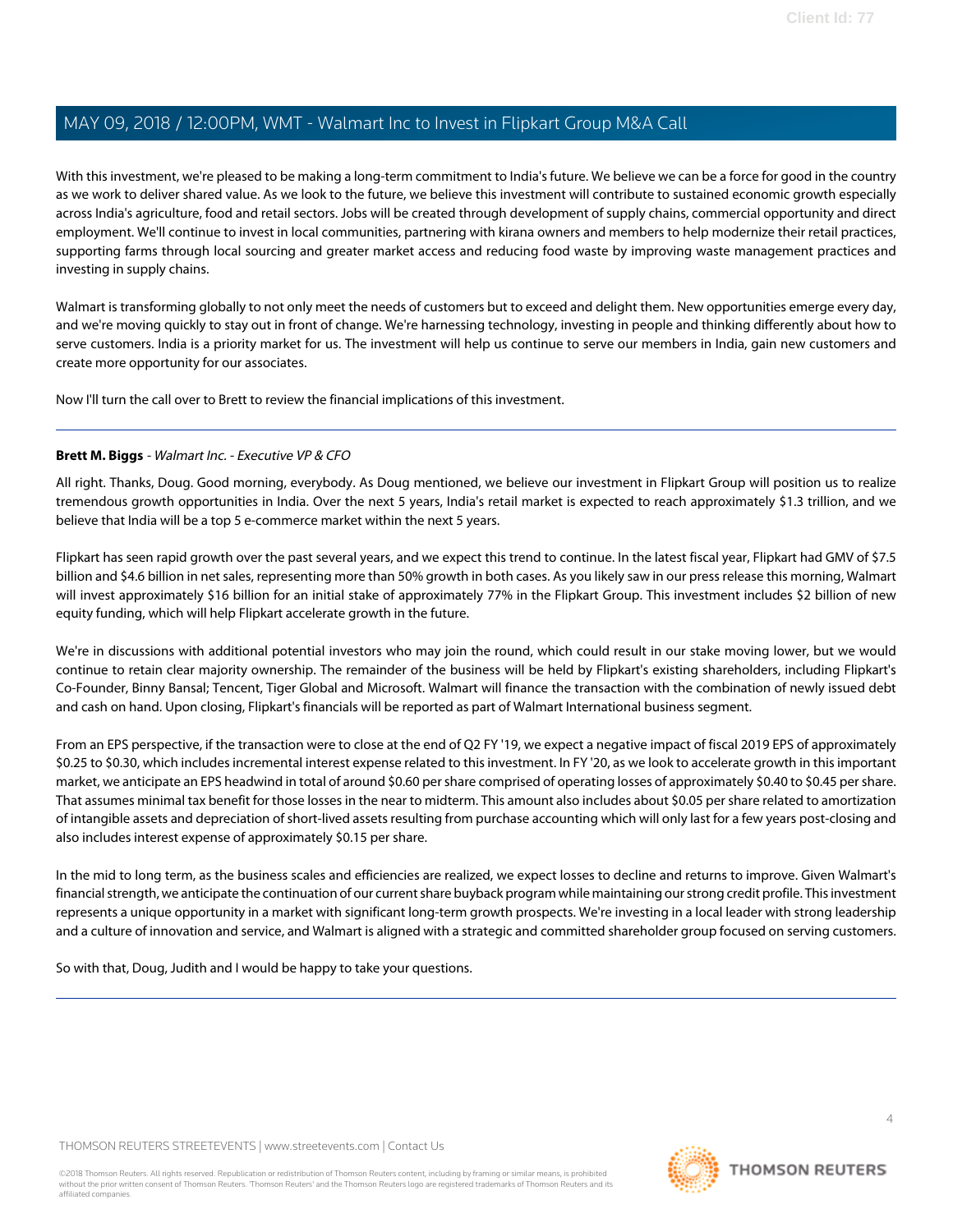#### **QUESTIONS AND ANSWERS**

#### **Operator**

<span id="page-4-1"></span>(Operator Instructions) Our first question comes from the line of Karen Short with Barclays.

#### **Karen Fiona Short** - Barclays Bank PLC, Research Division - Research Analyst

Just a quick question in terms of the operating losses. So -- and we can all back into what that implies on a monthly basis in terms of operating losses. But wondering if you could just talk to the cadence a little bit in terms of how those losses have kind of cycled like from last year into this year and then maybe talk a little bit about some of the ways you plan to stem the losses in the past taking -- I mean, greater profits, I guess?

#### **Brett M. Biggs** - Walmart Inc. - Executive VP & CFO

Hey, Karen, I'll start. This is Brett Biggs. Thanks for joining. The losses that they've had up to this point, while we're not going to get too much into the historical financials of the company and what we'll look at is going forward, when you -- as you said, when you look at our numbers, you can back in pretty closely to where we think the losses will be. We -- as you can imagine, we're going to have to get into the business more; assess what we think we can do with the business, we've done a lot of that obviously before we've signed; continue to learn in the market; and continue to give you as good a visibility as we can going forward. As you know, we typically, this time of year, wouldn't even give any guidance toward next year, and so we've tried to do that because of this being a unique situation that we'll continue to update that along with our company guidance as we go forward. Judith, do you want to talk about what do you think about the business?

#### <span id="page-4-0"></span>**Judith McKenna** - Walmart Inc. - Executive VP, President & CEO of Walmart International

So just in terms of kind of the business model. One of the reasons we've put the \$2 billion of primary in as well is to allow the business to continue to grow for the future. And that's really important in this market. We believe there are synergies that we will bring which, over the mid to longer term, mean that we'll see improvements in the operating model from them. But we're confident that they've got the right strategy, and they're doing the right things. And this is really important to us that the Flipkart team can continue to operate in a way that they have and make sure that the business is successful.

#### **Brett M. Biggs** - Walmart Inc. - Executive VP & CFO

Karen, were you trying to ask a follow-up? Go ahead if you'd like to, please.

#### **Karen Fiona Short** - Barclays Bank PLC, Research Division - Research Analyst

Sorry, yes. I just wanted to ask, I mean, there's been a lot of kind of commentary in the press about the potential for an IPO down the road as well. Just was wondering if you could comment on that and if that's something that you think is viable and what time line that might be.

#### **Judith McKenna** - Walmart Inc. - Executive VP, President & CEO of Walmart International

Yes, so we're not giving a time line to that. We're just saying that we're supportive of management who would like to see that happen in the future, and there's no time line associated with that at all.

#### **Operator**

The next question is coming from the line of Matt Fassler with Goldman Sachs.

THOMSON REUTERS STREETEVENTS | [www.streetevents.com](http://www.streetevents.com) | [Contact Us](http://www010.streetevents.com/contact.asp)

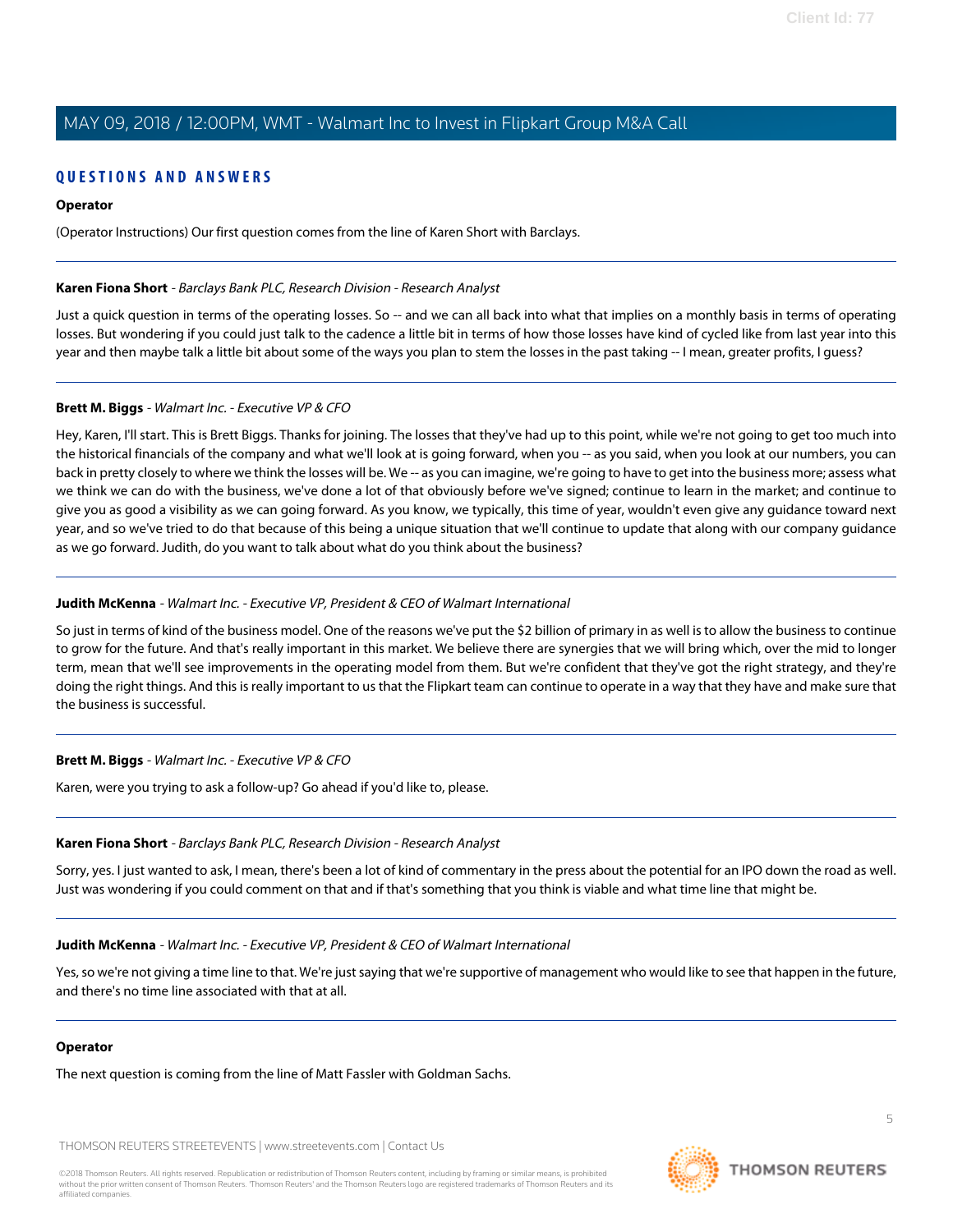#### <span id="page-5-0"></span>**Matthew Jeremy Fassler** - Goldman Sachs Group Inc., Research Division - MD

My primary question relates to infrastructure. Can you talk about the company's current distribution infrastructure and the kind of investments that you'd need to make to scale it?

#### **Judith McKenna** - Walmart Inc. - Executive VP, President & CEO of Walmart International

Yes, so they currently have quite a lot of investment already in the infrastructure. One of the things that's great about that business is it has a logistics arm to it, and it's building out. We think that one of the ways that we can help support the business is with our expertise in supply chain and e-commerce supply chains as well as retail supply chains. So that's one of the areas we're looking at. We took into account, as we look to this business, that there will need to be some investment in that area, but we're comfortable that we've got the right level of investment in that.

#### **Matthew Jeremy Fassler** - Goldman Sachs Group Inc., Research Division - MD

And by way of a quick follow-up, globally, you're a big player almost everywhere you do business in food, and Flipkart doesn't seem to have a big presence in food and consumables. Can you talk about your plans for that for that, for potentially changing that in the future? Or do you expect the lines of business to be consistent with where they are currently?

#### **Judith McKenna** - Walmart Inc. - Executive VP, President & CEO of Walmart International

The Flipkart team would say that they believe there is good opportunity with the food in India. And you heard Doug talk about the opportunities for agriculture, for food within the whole Indian economy. So it is one of those areas that we're growing an expertise in, and we're excited about how we can help develop in the future.

#### <span id="page-5-1"></span>**Operator**

Next question comes from the line of Oliver Chen with Cowen and Company.

#### **Oliver Chen** - Cowen and Company, LLC, Research Division - MD & Senior Equity Research Analyst

Our question was about the framework around this and thinking about the majority investment versus the partnership and how you approach the priorities there. And as you spoke to the retail ecosystem, what are your thoughts on those synergies and what best practices may be applicable to -- as you think about U.S. Walmart and your overall bricks and clicks and physical plus digital dots?

#### **C. Douglas McMillon** - Walmart Inc. - President, CEO & Director

Yes, maybe, Judith, I'll comment first on the ecosystem. I think China has been quite informative. If you look at how that market has developed and understand the relationship between e-commerce and payment marketplace, and e-commerce and payment, and then look at what this platform represents in India, we pick up a payment business, a margin business, unit payroll that's helpful, an e-commerce business and last mile. And so it really was a unique opportunity to put all those pieces together. And over time, we think they'll be complementary. In the short term, we're raising to build scale, and so we won't necessarily lean into leverage. I think right now speed trumps leverage.

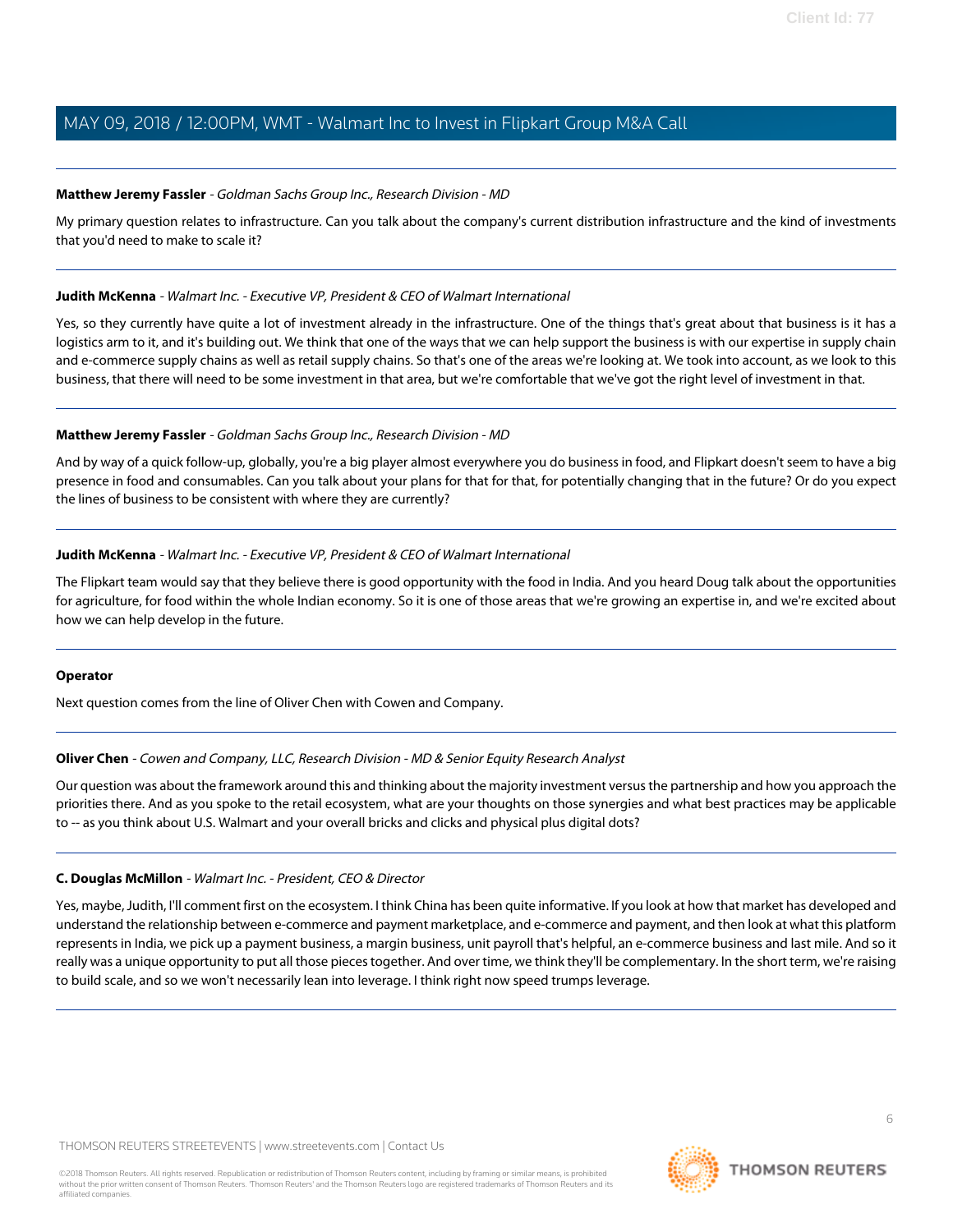#### **Judith McKenna** - Walmart Inc. - Executive VP, President & CEO of Walmart International

Yes. And Doug, just to return to the point about why it's 77% and how did that come about. One of the things that was important to us here was to have some partners alongside us as well. So having Tencent, Microsoft and Tiger Global, who are already investors in this business, is really powerful in terms of the model that we're creating. When we run through an independent board, we will have to have some Walmart representation on that. But we think that, that structure best will keep the entrepreneurial spirit of this business and help guide it strategically as well.

#### **Brett M. Biggs** - Walmart Inc. - Executive VP & CFO

And Oliver, as we mentioned, we still are having discussions potentially with other investors that might come in on the round which will be great. We'll continue to have control, but if we're at 77%, we're happy with that as well.

#### **Operator**

<span id="page-6-1"></span>Next question is from the line of Peter Benedict with Robert W. Baird.

**Peter Sloan Benedict** - Robert W. Baird & Co. Incorporated, Research Division - Senior Research Analyst

Hey guys, kind of a follow-up to that, just on the potential for additional partners to join. Is that -- from a time line perspective, is that decided upon at closing? Should we expect -- or could there be news on that prior to closing? Just kind of curious how that could theoretically play out.

#### **Judith McKenna** - Walmart Inc. - Executive VP, President & CEO of Walmart International

Yes. So we said we're in discussions with a number of people. We'll see how that plays out, and we'll let you know if there's any kind of updates on that.

#### <span id="page-6-0"></span>**Operator**

Next question is from the line of Michael Lasser with UBS.

#### **Michael Lasser** - UBS Investment Bank, Research Division - MD and Equity Research Analyst of Consumer Hardlines

Can you just offer some perspective on your philosophy about absorbing operating losses from the business kind of beyond the next 2 years and how you think about the governance structure and its influence on the business between generating growth and building for the future and managing more intermediate-term profitability?

#### **Brett M. Biggs** - Walmart Inc. - Executive VP & CFO

Yes, Michael. This is Brett, I'll take the question. As you can imagine, what you just described is a lot of things that we've been discussing as a management team. And we've said that before that these are the kind of things that we've been discussing. And as we went through this process, we're certainly thinking about how to set this business up 10, 20, 30 years from now to be incredibly successful but also understanding short-term expectations from shareholders, and we have expectations of ourselves as well. And so it's really that balance that was a big part of these discussions. We realize from an investor standpoint, in the short to midterm, that the dilution is not insignificant. But when we balance that out with an opportunity to really be a player with an innovative company with 1.3 billion people, we felt like this was the right investment at the right time for Walmart.

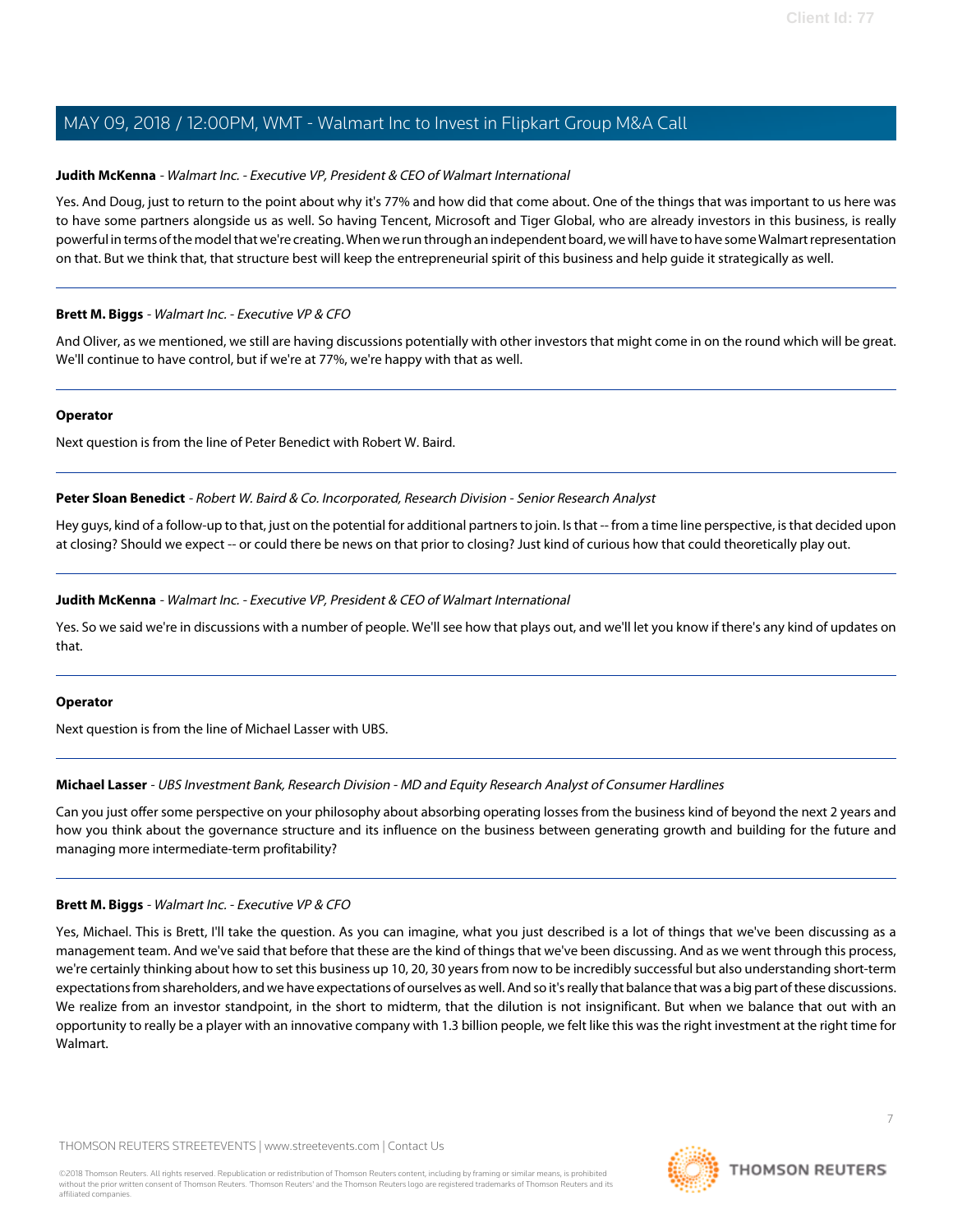#### **Operator**

The next question is from the line of Christopher Horvers with JPMorgan.

#### <span id="page-7-0"></span>**Christopher Michael Horvers** - JP Morgan Chase & Co, Research Division - Senior Analyst

So I had more of a big picture question. As you think about deploying \$16 billion in capital, how did you weigh that versus deploying that in the U.S.? Does it limit your ability to do more in the U.S.? We saw yesterday that the Uber delivery relationship was ended according to the press report. Why not use that capital in the U.S. to shore up same-day delivery? Or do you think you it -- you think U.S. platform is where it needs to be from a last-mile perspective. You generate \$20 billion in free cash a year, so this would seem to limit another sizable capital deployment in the near term.

#### **C. Douglas McMillon** - Walmart Inc. - President, CEO & Director

Yes, Chris, this is Doug. I would say that the plans that we have in place reflects ongoing investment in the United States, and it's not our intention to let the business suffer as a result of investments made elsewhere. But we are being choiceful about resources. I think the announcement in the U.K. is representative of that. So we've gone through and basically continually go through a process of prioritization to make sure that our investments are balanced relative to where we see opportunity, both sales and profit-wise over the mid to long term.

#### **Operator**

<span id="page-7-1"></span>The next question comes from the line of Robbie Ohmes with Bank of America Merrill Lynch.

#### **Robert Frederick Ohmes** - BofA Merrill Lynch, Research Division - MD

Hey guys, another kind of big picture question for you, Doug. Maybe a little more background, a little more on why do this right now. And also, I think Amazon has shown much stronger market share gains the last couple of years more recently in India, and Flipkart's market share gains have been slowing. Does Walmart have a strategy to help Flipkart reaccelerate market share gains in India? And just another question would be does Flipkart bring anything to Walmart's U.S. business or other international businesses?

#### **C. Douglas McMillon** - Walmart Inc. - President, CEO & Director

Yes, Robbie, we like Flipkart's plan and the results that we've seen in the business over the last couple of quarters in particular. And I think it should be emphasized that this is more than just a marketplace business in e-commerce. The logistics capability, the payment capability makes this one unique. And so we feel like that we're going to be able to learn about how pieces of an ecosystem work individually and collectively and take that learning to other parts of the world. And there is a strong tech team here. And I've really enjoyed the interaction we've had over the last few months, including being here this week, and getting to meet them and hear about some of the innovative things that they're doing across the business, in the apparel area as well as in payment and e-commerce. So I do believe that we're going to get learning out of Flipkart that will help the rest of the business. It may also be worth mentioning that for a long time now, we've had tech resources in India. We have a sourcing operation here. So we're really familiar with the country, in addition to the cash-and-carry business that we operate. And we have seen some great talent. And I expect that we'll see people come out of India to help lead parts of our business as well as tech innovation.

#### **Operator**

Next question comes from line of Scott Mushkin with Wolfe Research.

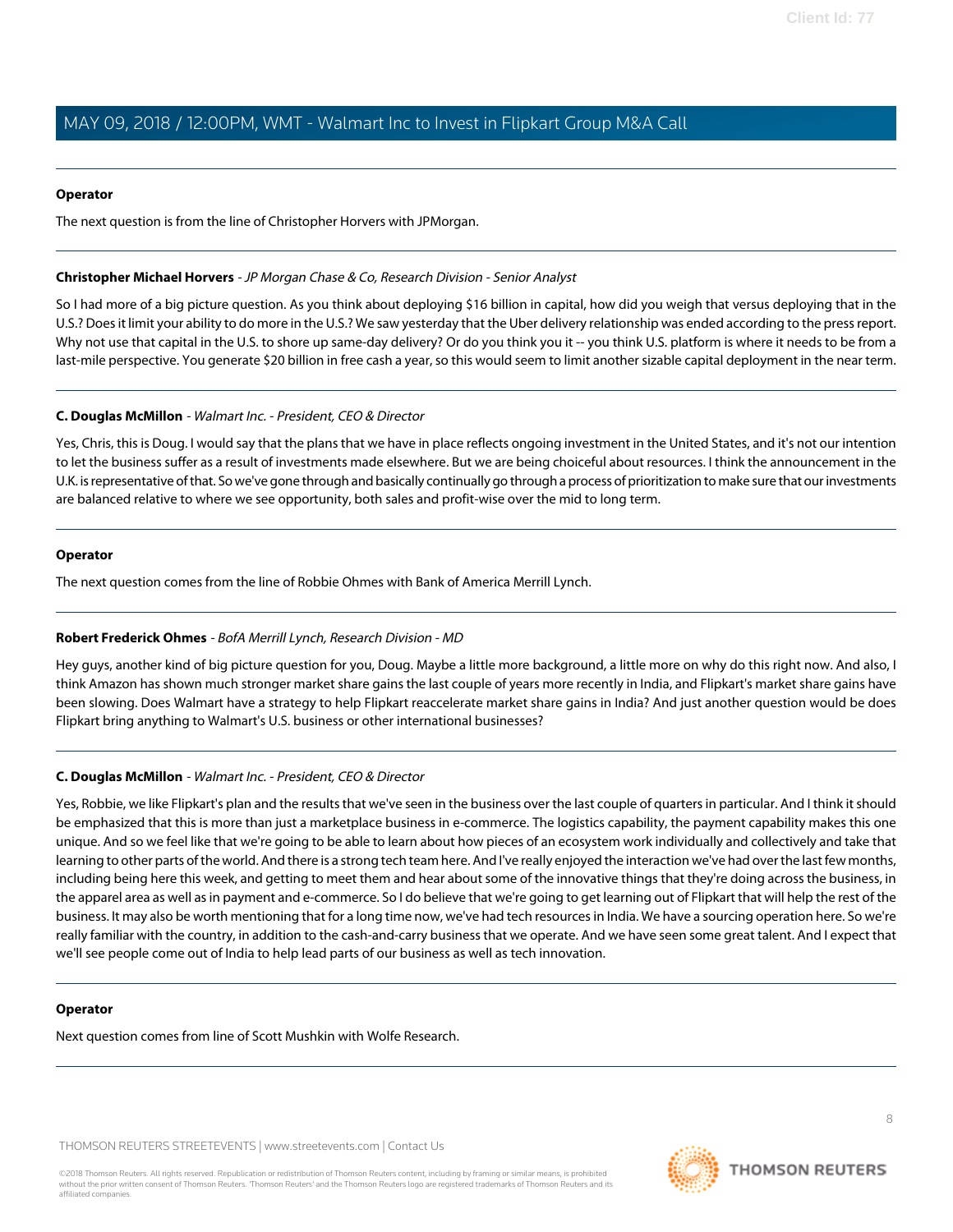#### <span id="page-8-0"></span>**Scott Andrew Mushkin** - Wolfe Research, LLC - MD and Senior Retail & Staples Analyst

I had a question and a clarification in the press release. It talked about -- I guess, I'd get to the point, are you guys -- are maintaining your credit ratings when you do this? Or are they going to fall? And then I actually have a question, so a clarification and a question.

#### **Brett M. Biggs** - Walmart Inc. - Executive VP & CFO

Yes, Scott, this is Brett. As you could imagine, we've discussed this with our rating agencies, and I'm sure they'll be issuing reports at some point. But as we've said, our strong credit rating is important. And we believe with this -- because of what we've done over the last couple of years from a working capital perspective, we started bending the cost curve in the business, we've set ourselves up financially really nicely to do this transaction. I believe our credit profile will remain very strong.

#### **Scott Andrew Mushkin** - Wolfe Research, LLC - MD and Senior Retail & Staples Analyst

Okay. And then for my question, and we've kind of hit on it a little bit. But I mean, obviously, you guys have done a remarkable job with the U.S. business, at least it's obvious to us. But also, I think if we take a step back, the investments made overseas had generally been a little bit more difficult, and we also see the e-commerce has been losing money for a lot long, and we keep leading to that term, but it really hasn't happened yet. So I guess -- and we look at the numbers, \$28 billion in EBIT in fiscal '14. It looks like it's going to be somewhere like \$21 billion in fiscal '20. I guess, I'm just trying to understand, why not deploy capital into your core business in the U.S. or North America, obviously, Canada and Mexico do really well, too. I'm just trying to understand the philosophy a little bit better because the track record in the core competitive advantages you guys have are really in these super centers in North America or stores in North America, so maybe some comments on that would be great.

#### **C. Douglas McMillon** - Walmart Inc. - President, CEO & Director

I'll go first, and you guys can chime in if you want to. I think, if you look at international business, it's important to remember it's not one business really and evaluate Walmex and Canada, Brazil, independently as you do that. As it relates to the U.S., I mean, it's obviously very important that we win there. And if we were looking at this company with, say, a 3- to 5-year horizon, we would invest in the U.S. and protect the core and maybe consider not doing other things. As I mentioned a few minutes ago, we've got a plan that relates to the U.S. investment, and we're comfortable that we can execute that plan and have a bit of a longer-term point of view beyond 3 to 5 years as it relates to setting the company up for growth and profits in the future. And when you step back and look at the world, look at all the countries, their size, their growth rate, their potential, there just aren't opportunities like the one that we're looking at. India, as a country, the growth rate in GDP, the size of the market, the growth of middle income, the opportunity that still exists for the adoption of technology and mobile and then click down to what space would you want to be in, we're retailers, and if you're going to look at the retail space in India, the e-commerce marketplace is the place you'd want to be. And the fact that it's got this fashion business, payment business, logistics business is just an added plus. So if you're thinking 10 years or beyond, you check the box on the country, you check the box on the positioning of the businesses and you check the box on the management team beyond just one person, but a group of people, I think it leads you to a conclusion that this is the right decision to make and to do this now. And we're excited about it. And I think you can continue to expect us to have success in the U.S. at the same time.

#### **Judith McKenna** - Walmart Inc. - Executive VP, President & CEO of Walmart International

Yes, Doug, I'd just add to that, which is we continue to be thoughtful about the choices we make around the portfolio. And the Asda, Sainsbury's decision that we announced last week is a really good example of that, about how we're finding unique solutions around the world to make sure that the capital choices that we make are the right ones overall.

#### **Operator**

Next question is from the line of Simeon Gutman with Morgan Stanley.

THOMSON REUTERS STREETEVENTS | [www.streetevents.com](http://www.streetevents.com) | [Contact Us](http://www010.streetevents.com/contact.asp)

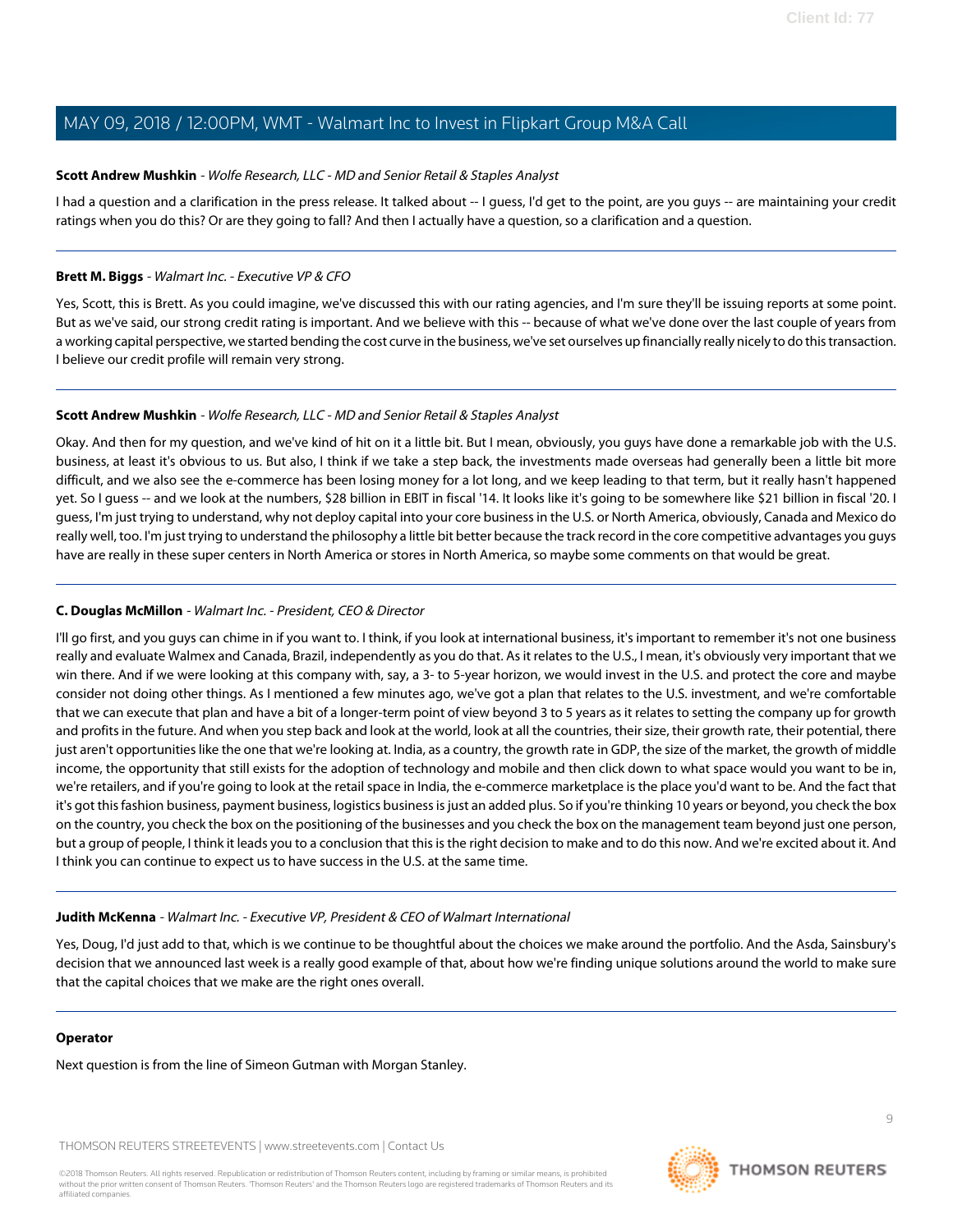#### <span id="page-9-2"></span>**Simeon Ari Gutman** - Morgan Stanley, Research Division - Executive Director

Just a couple of questions, I'll put it into one. First, I think there was an earlier question on infrastructure. Curious if having stores 1 day and Walmart being able to open stores 1 day is any part of the consideration. And the second question is, as you've evaluated this decision with the board and amongst yourselves, I wanted to ask about the hesitations you may have had from an operating perspective, not about the losses which you said was a tough decision but just what are the considerations why this business may or may not scale, if it -- the market doesn't scale or if the competitive set, just curious what some of those issues may have been.

#### **C. Douglas McMillon** - Walmart Inc. - President, CEO & Director

Maybe I'll take the last part first. I think we are excited about this management team. And when I think about risks, the first one that comes to mind is we've got to balance the requirement that we will have as it relates to clients, ethics, accounting standards and controls, all the things that as a company we've been doing for a long time in lots of markets and understand that this is a business that's still relatively young and has been focused on customers and, inevitably, there are going to be some improvements that we want to make there, I'm sure, as we get into the business. Doing that, at the same time that you enable the freedom to move with speed, innovate, serve customers, is this tricky balance. And I've been so encouraged by and impressed by what I've learned from this Flipkart team over the last few months as it relates to problem-solving. They identify customer problems, other challenges in the business, and they innovate and they do it quickly. So part of what we're doing is investing in a country, in a position, certainly, a management team, a leadership team, but we're also investing in a set of creative problem solvers. So it's not just what they've done before but what they will do that causes us to be so optimistic about the opportunity.

#### **Operator**

<span id="page-9-0"></span>The next question is from Ben Bienvenu with Stephens.

#### **Daniel Robert Imbro** - Stephens Inc., Research Division - Research Associate

This is actually Daniel Imbro on for Ben. First, to clarify the other question. To clarify, you noted the dilution of the transaction will increase in FY '20. Is that just annualizing the FY '19 impact? Or are there more significant incremental investments that you guys will need to make to support this growth?

#### **Brett M. Biggs** - Walmart Inc. - Executive VP & CFO

Hey, Daniel, this is Brett Biggs. For the most part, it's the annualization of it. So what you see in FY '19 -- again, we don't know when the transaction will close, but if it were for 0.5 year, that's a half-year number. But we do anticipate allowing this company to continue to accelerate its growth, and we'll be supportive of that.

#### <span id="page-9-1"></span>**Operator**

Next question comes from the line of Scot Ciccarelli with RBC.

#### **Scot Ciccarelli** - RBC Capital Markets, LLC, Research Division - Analyst

In today's press release, you commented that, over the long term, you expect losses to decline which, frankly, isn't the same as transitioning to profits. So I guess the question is, is there a general rule we should be using for either how big you think this business needs to be to hit breakeven or maybe how far into the future till the business hits breakeven?

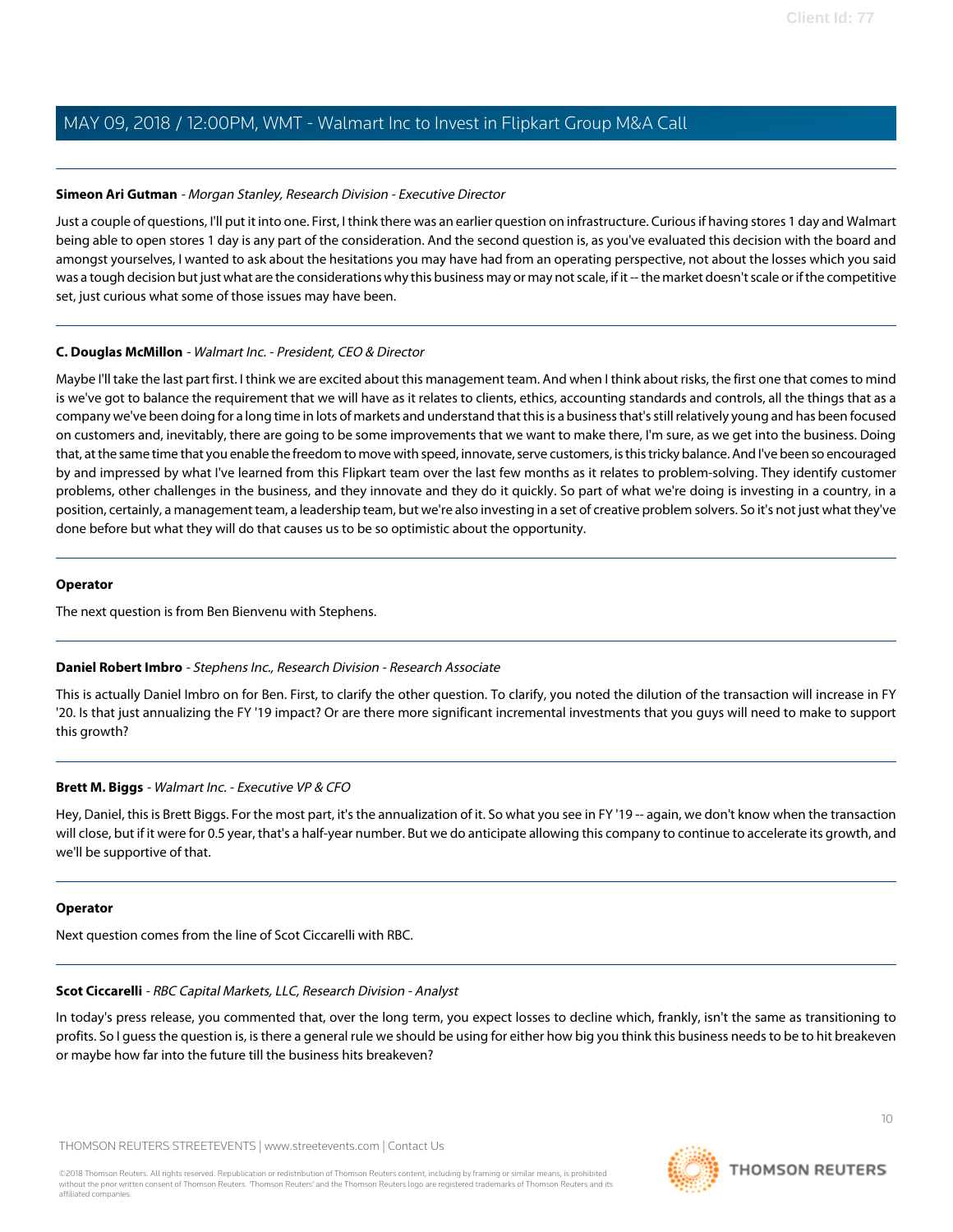#### **Brett M. Biggs** - Walmart Inc. - Executive VP & CFO

Yes, this is Brett. I appreciate the question. So again, as we've been in India for a while, we know the market well, we want to make sure that we allow this business to do everything that it needs to do to grow. The good thing about our business is we're global, there's a lot of different levers that we have to pull and how we balance this out as a company. But we want to allow this as another part for our business to do what it needs to grow. As we go through time and as we go through time as a company, we'll be coming back and talking to you about what our expectations are. And right now going out to next year is what we feel comfortable talking about at this time.

#### **Operator**

<span id="page-10-0"></span>The next question is from the line of Ed Yruma with KeyBanc.

#### **Edward James Yruma** - KeyBanc Capital Markets Inc., Research Division - MD & Senior Research Analyst

Just 2 quick ones. First, on the \$2 billion that's part of the recap here, is that to accelerate growth? Or is that to kind of offset maybe cash losses in the business? And then, secondly, how important is the physical retail strategy for the market going forward?

#### **Brett M. Biggs** - Walmart Inc. - Executive VP & CFO

Yes, on the \$2 billion, again, we want to give them every opportunity to do what they want to do to grow the business, and so it really is to allow them to continue to accelerate what they're doing.

#### **C. Douglas McMillon** - Walmart Inc. - President, CEO & Director

And as it relates to -- sorry, Judith, go ahead.

#### **Judith McKenna** - Walmart Inc. - Executive VP, President & CEO of Walmart International

Yes, sorry, Doug. Just to say from a retail strategy perspective, clearly, we already have an Indian business there with 21 cash-and-carry stores. They've returned to growth recently, opening 5 stores this year. That will continue to run as an independent part of the business, but we definitely see in the future, down the line, that we can use omnichannel experience to see how well we can continue to grow and find innovative ways to serve customers.

#### <span id="page-10-1"></span>**Operator**

The next question is from the line of Bob Drbul with Guggenheim Securities.

#### **Robert Scott Drbul** - Guggenheim Securities, LLC, Research Division - Senior MD

Just have 2 questions. The first one is, when you look at -- in the e-commerce penetration as a percentage of total retail in India, the last couple of years, 1.8, 1.8, this year, 2.1, projected to go to 6% over the next 5 years. Why do you -- why are you convinced that, that's going to triple in terms of penetration over the next 5 years? Like what's going to change between now and what's happened in the next 5 years in terms of that penetration rate? And the second question that I have is, can you just talk to like the competitiveness for talent in that market and your ability to retain the talent within the Flipkart organization?

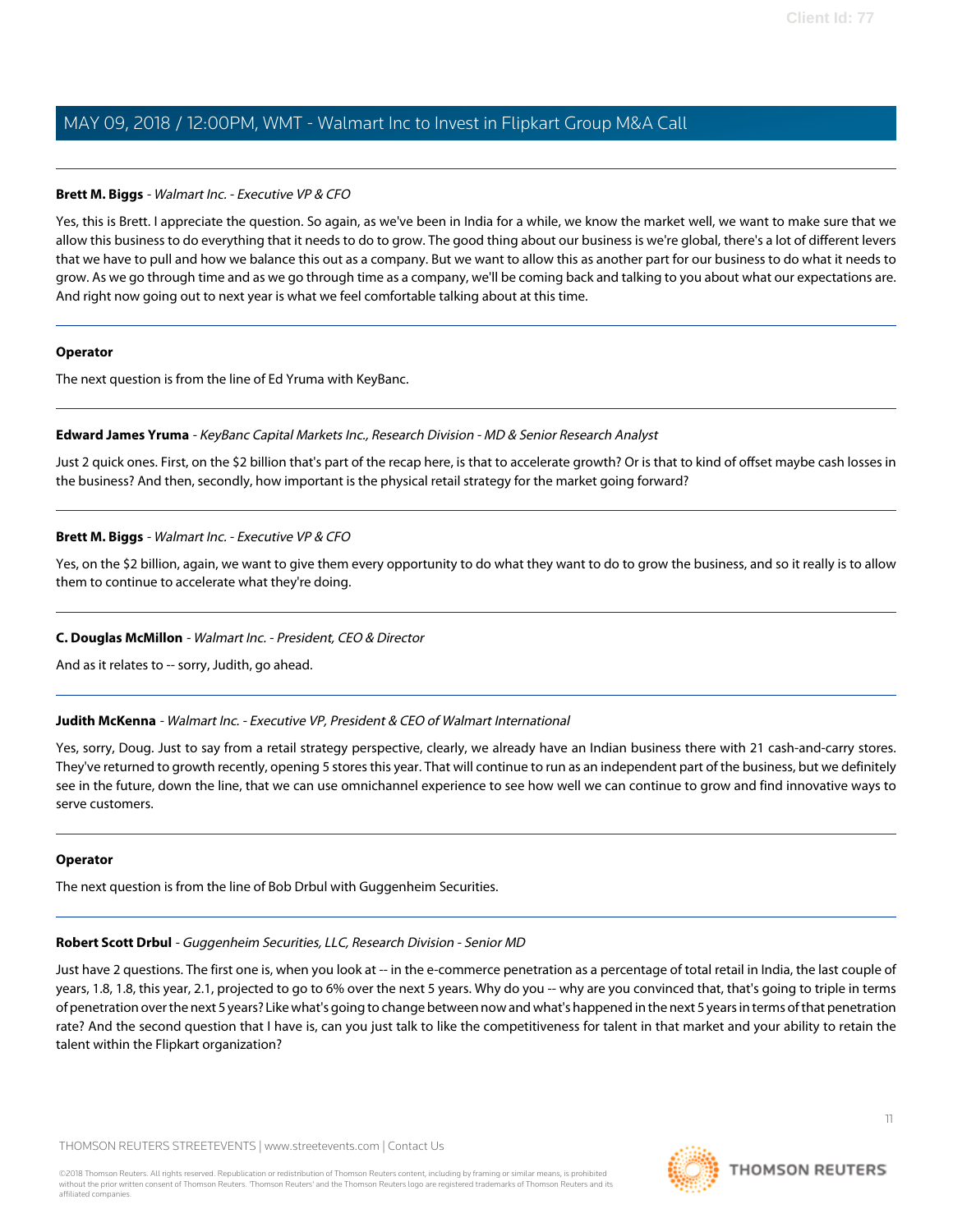#### **Judith McKenna** - Walmart Inc. - Executive VP, President & CEO of Walmart International

Yes, so just to talk about the kind of the growth there and what that looks like. What we've also got to remember is the absolute numbers in India in terms of the total population as really significant. So those percentages are a lot of customers on the platforms that we are talking about. But in terms of the growth, the information is that we've got a CAGR in retail about 9% over the next -- last 10 years, e-commerce is forecast to grow at 4x that rate. You've got a population where it's becoming increasingly mobile where you've got Internet penetration across the country increasing as well, it's going to be around about 60% by 2020. It's about 30% today. So all the indicators are there that this will be a market that will accelerate very fast from an e-commerce perspective. Interestingly, as well, if you look around the world, if you take a market like China and you think about, 6 years ago, in China, that was a cash-on-delivery market. I don't think anybody would have predicted then as to what it looks like today to be one of the most sophisticated payments markets in the world. So we're really excited about what that level of growth looks like and what that will give us. From a team perspective, in terms of retention, it is clearly a competitive market in India, but Flipkart's already proved itself that it's got a great tech team. And Doug's just talked about that in some of the talent that's there. We're excited not only about Binny Bansal who's going to continue to lead as Group CEO, but the business unit leaders as well, and they have a real depth of talent across the business. As you'd expect, we're putting the appropriate retention into place to make sure that people know how excited we are about them continuing in the new business.

#### **C. Douglas McMillon** - Walmart Inc. - President, CEO & Director

It's also exciting dimension as it relates to the IPO that we've spoken about in the future. And I think the other thing that's key is giving them freedom to continue to innovate and lead. If we over manage this thing, that would be the best way to chase off talent, but we're going to be careful not to do that.

#### **Operator**

<span id="page-11-0"></span>Next question is from the line of Edward Kelly with Wells Fargo.

#### **Edward Joseph Kelly** - Wells Fargo Securities, LLC, Research Division - Senior Analyst

Just 2 questions for you. First, can you take a step back maybe and help us think about the cash flow profile of Walmart right now? You made significant investments in the U.S. business since 2014, but your free cash flow hasn't skipped a beat, if anything, it got better. Now you're selling Asda, which is generating cash, buying Flipkart, it's dilutive. And I don't want to sound short-sighted because I know you're not going to run your business like that, but how should we think about the free cash flow profile over the next 2 years with no other offsets? And then the second question I have for you, is there any change in how you're thinking about investment in the U.S. business? So your appetite for near-term losses for the longer-term benefit from the outside looking in seems to be growing. Does the U.S. business also need more investment?

#### **Brett M. Biggs** - Walmart Inc. - Executive VP & CFO

Yes, you bet. This is Brett, I'll start off. From a cash flow perspective, and you pointed out our cash flow has actually gotten better. So if you look at the last 2 years and combine the last 2 years, we've generated almost \$60 billion of operating cash flow. CapEx has actually come down a little bit as we're building fewer stores. We're investing our CapEx differently, but it's come down, actually a little bit significantly over the last 3 or 4 years. So as we go forward, we're going to balance. Again, we've got a lot of different things that we can do, a lot of different ways for us to balance what we want to do long term with short term and midterm expectations. And that, as a management team, that's what we spend a lot of time on is making those decisions. From an investor standpoint, what I believe you should be encouraged by is that we are making decisions. There are times today where we're going to make a big investment; there's times we're saying we're going to invest differently or we're going to get out of a situation. I think you've seen us do both of those. And so we're trying to take a balanced approach as we go into the future. Doug, I don't know if you want to talk about the U.S. business, your thoughts.

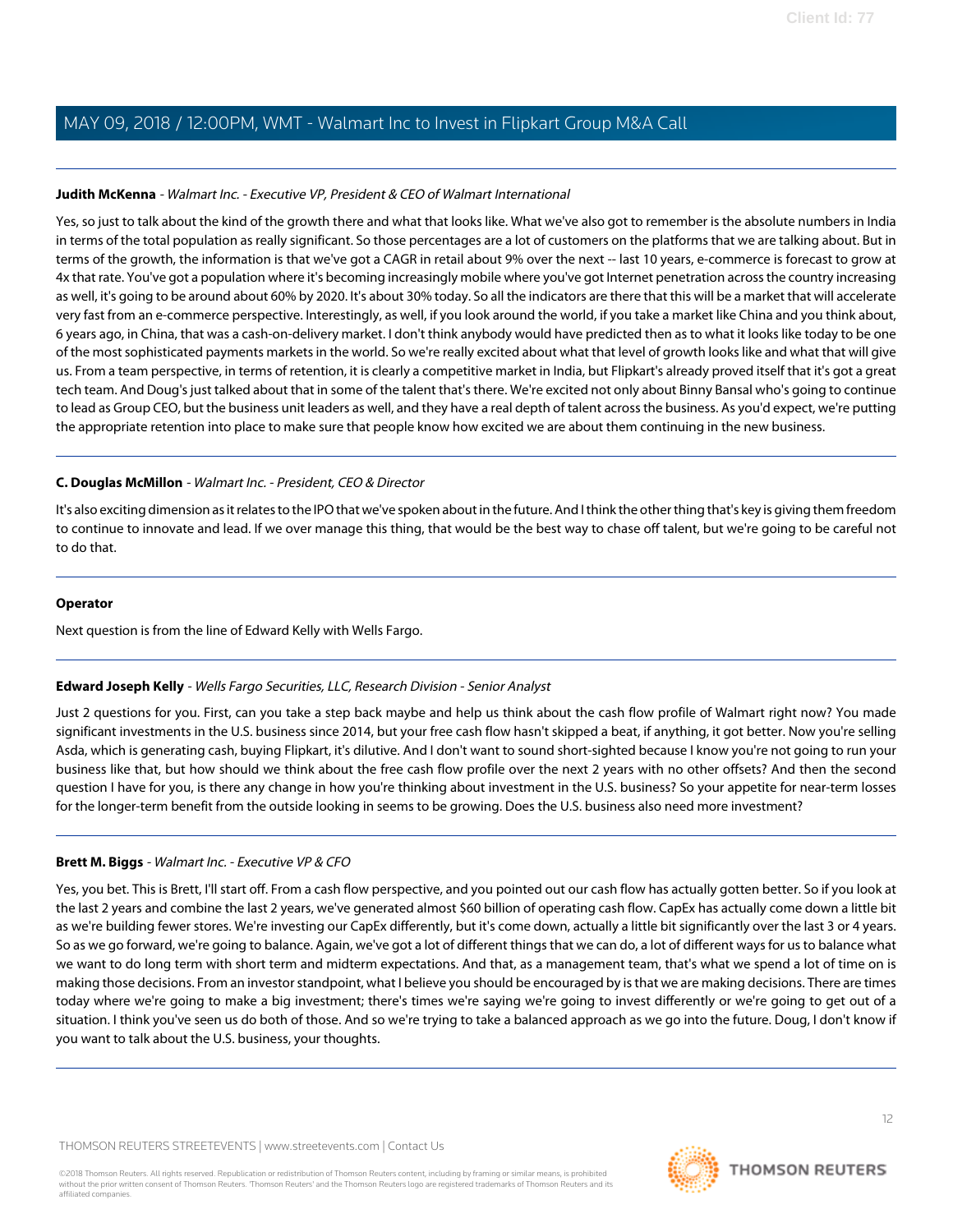#### **C. Douglas McMillon** - Walmart Inc. - President, CEO & Director

Yes, sure. I think the U.S. plan continues to include some level of price investments which we manage very closely. You know that we made some additional changes to wages that we shared a few months ago. We'll continue to see that through. No new news as it relates to that. And then as it relates to U.S. e-commerce, if you look back over the last few years, we've been telling you hey, we've got to get our fulfillment centers open, which we've done. We've got to get our e-commerce tech platform in place, which we've done, continues to be enhanced, but it's there. I'm excited about the web reset -- design reset that we did just recently. The other things that have to be done that are not behind us are we've got to have the assortment that customers are looking for, and we've got to be able to deliver it on time when they expect it. And we still have room to improve as it relates to those 2 dimensions. Mark, in the past, has talked to you about our customer value index, habit and delivered are the 2 areas that we're focused on in particular. So we still have an appetite for acquisitions that make sense that help us accelerate on the assortment side, which not only drives the top line but also helps us with margin specifically as we work our way towards profitability in the U.S. e-commerce.

#### **Operator**

<span id="page-12-0"></span>The next question is from the line of Charles Grom with Gordon Haskett.

#### **Charles P. Grom** - Gordon Haskett Research Advisors - MD & Senior Analyst of Retail

First, congrats on the transaction. I'm sure a lot went into it. When you think about the benefits from the deal, I'm curious what you think Flipkart can actually bring back to your U.S. business, similar to kind of when you acquired Jet with Marc. Are there any intellectual capital opportunities, category opportunities for the company? And then second, when I think about the deal, how will Flipkart, the Flipkart team work with Marc in the U.S. team? Are they going to be separate? Will they be working together?

#### **Judith McKenna** - Walmart Inc. - Executive VP, President & CEO of Walmart International

This is Judith. So if you think about the benefits from the deal, I think we've outlined what some of the key things around this business that particularly interested us. Not only is it the innovative problem-solving culture that they have, but they do some great work, both in the artificial intelligence space, how they're using data across their platforms, but particularly in terms of the payment platform that they've created through the business called PhonePe. I think all of those things we can learn from, from the future and see how that we can leverage those around the international markets and potentially into the U.S. as well. The business will be run as part of the international segment, but actually it's an independent part of that, going through a really important board structure. Marc and the team will help provide advice to that. And equally, the team, I'm sure, will spend some time with them over the future. But it's very much a separate business, and we want it to retain that way to keep that spirit of entrepreneurship very clear. Just as we did, and Doug was very clear about, when we did the Jet acquisition as well.

#### **C. Douglas McMillon** - Walmart Inc. - President, CEO & Director

I would just add that Mark has been helpful to Judith, Brett and I and the rest of the team as it relates to understanding the Flipkart business, digging deep into it. He made a trip to India with Judith and I awhile back. He spent time with the Flipkart team in the United States and is supportive of the transaction. But we, Marc and I and the rest of the team, are very clear that we want Marc focused on the United States with the vast majority of his time. Maybe someday, we might involve him in more, but right now, there's plenty to do in the U.S., and that's what he's focused on.

#### **Operator**

Next question comes from the line of Greg Malik with MoffettNathanson.



13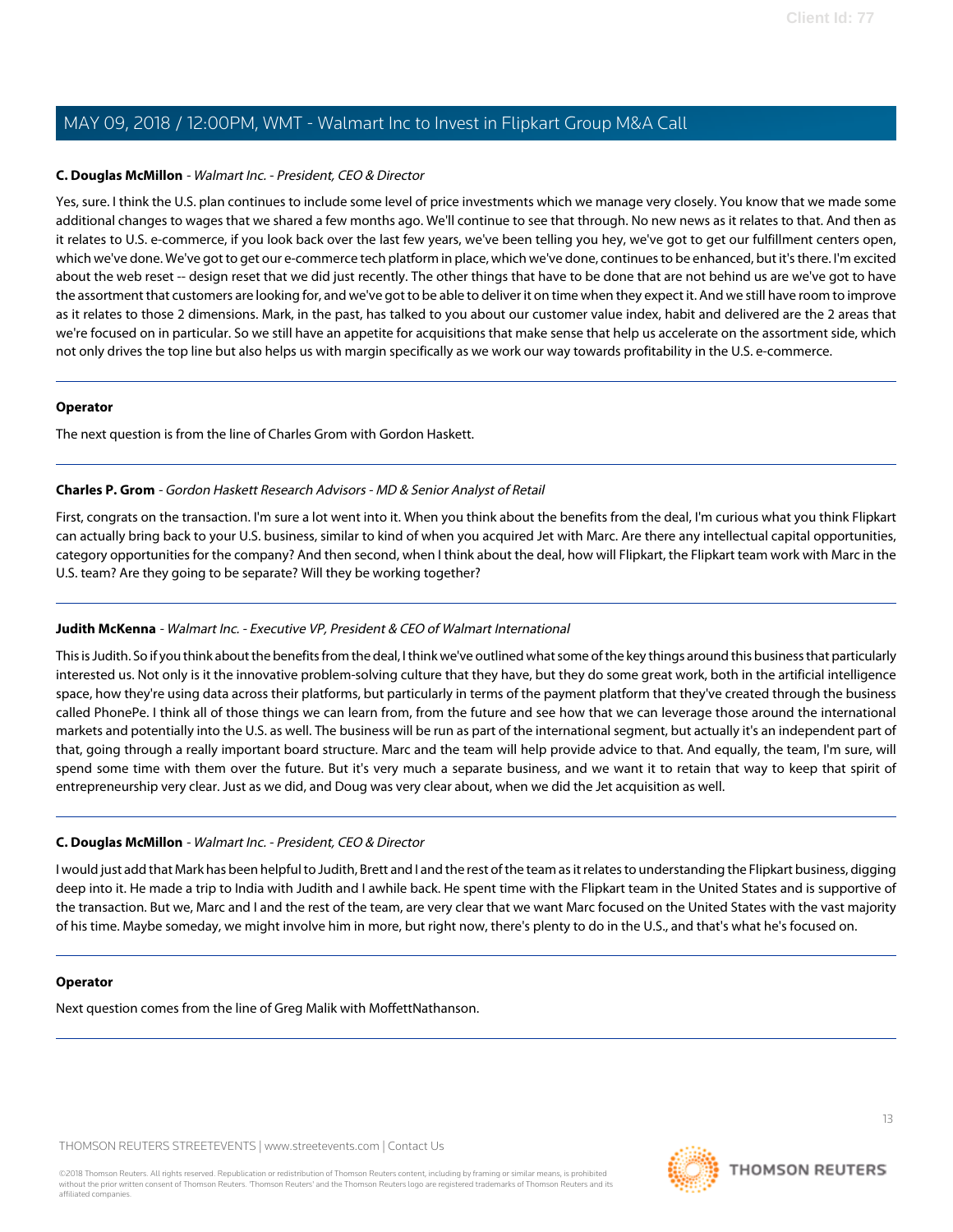#### <span id="page-13-1"></span>**Gregory Scott Melich** - MoffettNathanson LLC - Partner

I want to follow up on something on the first paragraph of the press release, which was talking about -- or second -- that majority ownership would be key, but also being -- the ambition of being publicly traded or being a listed firm in India. Why is that important? Is it there to help keep the talent and to get it onboard? Is Walmex a good example there? And does that mean that Flipkart ultimately could be a brand taken outside of India?

#### **Judith McKenna** - Walmart Inc. - Executive VP, President & CEO of Walmart International

Greg, it's Judith. Yes, I think you're thinking about that in the right way, which is that not only is that something that the management team there would be very interested in doing, but we also have one of our models of operating around the world, Walmex, and that's proved today an incredibly successful business for us. So it aligns with the management team's ambitions, it aligns with an operating model that we are used to and comfortable with working with. So there's no time frame on that, but I think it is something that, for the future, we are considering.

#### **Brett M. Biggs** - Walmart Inc. - Executive VP & CFO

And Greg, I think as you look at the last week now, it's a good example of how the -- it's a good example of how we are thinking about partnerships differently and we're willing to look at different structures around the world.

#### **Operator**

<span id="page-13-2"></span>The next question is from the line of Joseph Feldman with Telsey Advisory Group.

#### **Joseph Isaac Feldman** - Telsey Advisory Group LLC - Senior MD, Assistant Director of Research & Senior Research Analyst

A lot of my questions have been answered, but I wanted more of a detailed question. Can you talk a little bit about just kind of the financing of the deal and the mix of debt versus cash that you're planning to use? And I know you talked about still maintaining your -- the buyback program. Can we discuss maybe the flow of that, like in how that might look this year versus what you -- we all probably thought it would have looked like?

#### **Brett M. Biggs** - Walmart Inc. - Executive VP & CFO

Yes, Joe, I'll take that. As we -- as you think about where -- again, where we've been over the last couple of years, our credit metrics are better today than they were 2 years ago. And so that's given us stability, and this is a good time for us to do a transaction like this. As we think about share buyback going forward, as we mentioned, we believe we can continue our share buyback roughly as we talked about with you in October and continue to maintain a really good credit profile. As to the mix of debt and cash, there's a number of different ways that this could take shape, as you imagine, we'll do what ends up being the best for the company with that mix of some excess cash that we have around the world, the tax reform now makes it a little bit easier to access than maybe in the past, along with some different sources of debt. And we'll be -- you'll be seeing more of that in the coming period of time.

#### <span id="page-13-0"></span>**Operator**

Next question is from the line of Dan Binder with Jefferies.

#### **Daniel Thomas Binder** - Jefferies LLC, Research Division - MD and Senior Equity Research Analyst

I was wondering if you could talk a little bit more specifically about what kind of top line growth you're expecting over the next 12 months. I think you said 4x retail, but I don't really know what that rate is exactly, so maybe a little bit more specificity around that. And then if you could discuss

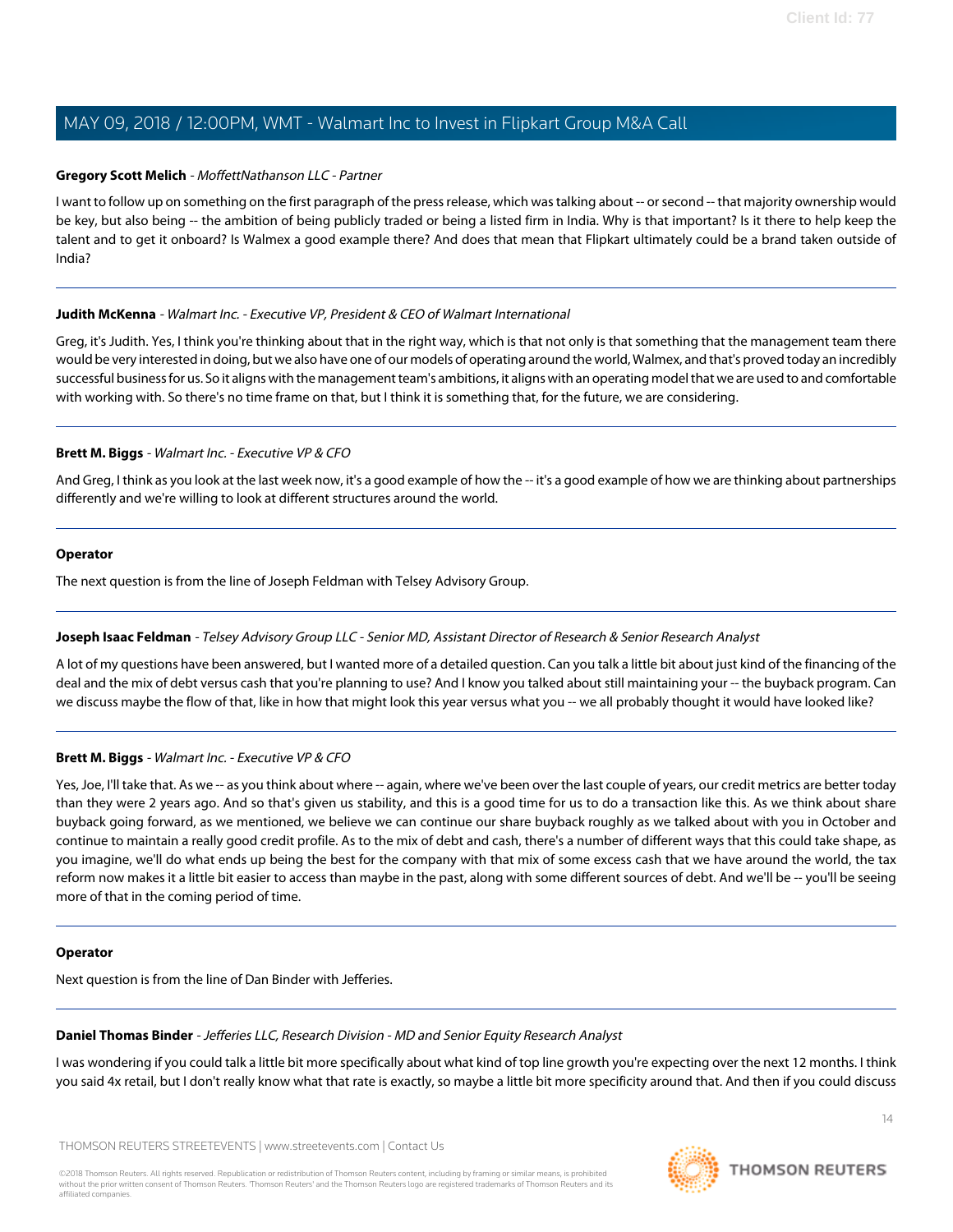what the greatest sources of losses are in the business and how that may change if the growth rate is either softer or stronger than you expected. And then I have a follow-up.

#### **Brett M. Biggs** - Walmart Inc. - Executive VP & CFO

Hey, Dan, this is Brett. So from a growth perspective, we haven't given guidance on that. We did talk about what the growth has been over the last year, around 50% both in GMV and sales. And so we won't be talking about that today. From a loss perspective, there's a number of different things that go into that we won't go in as we won't go into a detailed review of the various parts of the P&L. No different than what you see in most e-commerce companies where they have to make decisions around margin, marketing and other things from an e-commerce perspective and ensure that they can allow the business to grow and get the scale that they want to. So it's not that different from other e-commerce businesses that you would have seen.

#### **Daniel Thomas Binder** - Jefferies LLC, Research Division - MD and Senior Equity Research Analyst

Okay. And then my follow-up is around how Flipkart distinguishes itself in the market, why do customers shop them. And if you can incorporate into that the level of competitiveness in the market -- I don't know if you want to do that -- relative to the U.S. or some other way that we could better understand what they're up against.

#### **Judith McKenna** - Walmart Inc. - Executive VP, President & CEO of Walmart International

One of the things about Flipkart is it's a local Indian kind of business that's been built from the ground up, and it's incredibly customer-centric within that. And we think that is one of the things that really sets it apart in this market is that it understands its customer, it's built an infrastructure to get items to those customers and, thirdly, the fact that it's building out this e-commerce -- this e-payments platform which connects back into the banking system and allows easy transfer of payments on an open-source system. So we think it's got some key components of the business that come together. And the other part about it is it's got an incredibly strong, growing apparel business as well, which is an important part of the mix for the overall health of the business. So it's got 3 key streams, it's got Flipkart, it's got apparel and it's got PhonePe as well which, together, we think is a unique combination within that market. From a competitiveness perspective, all of the buckets we operate in around the world are pretty competitive. And we've got a lot of learnings from the China market, in different places, but that's why we're excited about Flipkart is because of what it brings to be competitive in that market.

#### <span id="page-14-0"></span>**Operator**

Our last question is coming from the line of Paul Trussell with Deutsche Bank.

## **Paul Trussell** - Deutsche Bank AG, Research Division - Research Analyst

Just wanted to get some additional clarification on a topic that was brought up earlier. Just as we think about this transaction coupled with what's going on in the U.K., Brett, if you can just circle back and help us understand what the free cash flow profile as well as CapEx, how is that changing as we think about fiscal '19 and '20 versus prior plans that were provided? And lastly, how should we think about the reporting of this segment in the business overall? What type of details will you continue to provide on a go-forward basis? Or how will it be integrated into the global GMV number and other metrics that you all provide?

## **Brett M. Biggs** - Walmart Inc. - Executive VP & CFO

Yes, thanks, Paul. So from a free cash flow perspective, let me start with that. I've been giving you what we have on EPS and operating income into FY '20 to give you a pretty good idea of what you can expect from a cash flow perspective. E-commerce businesses typically aren't this capital-intensive